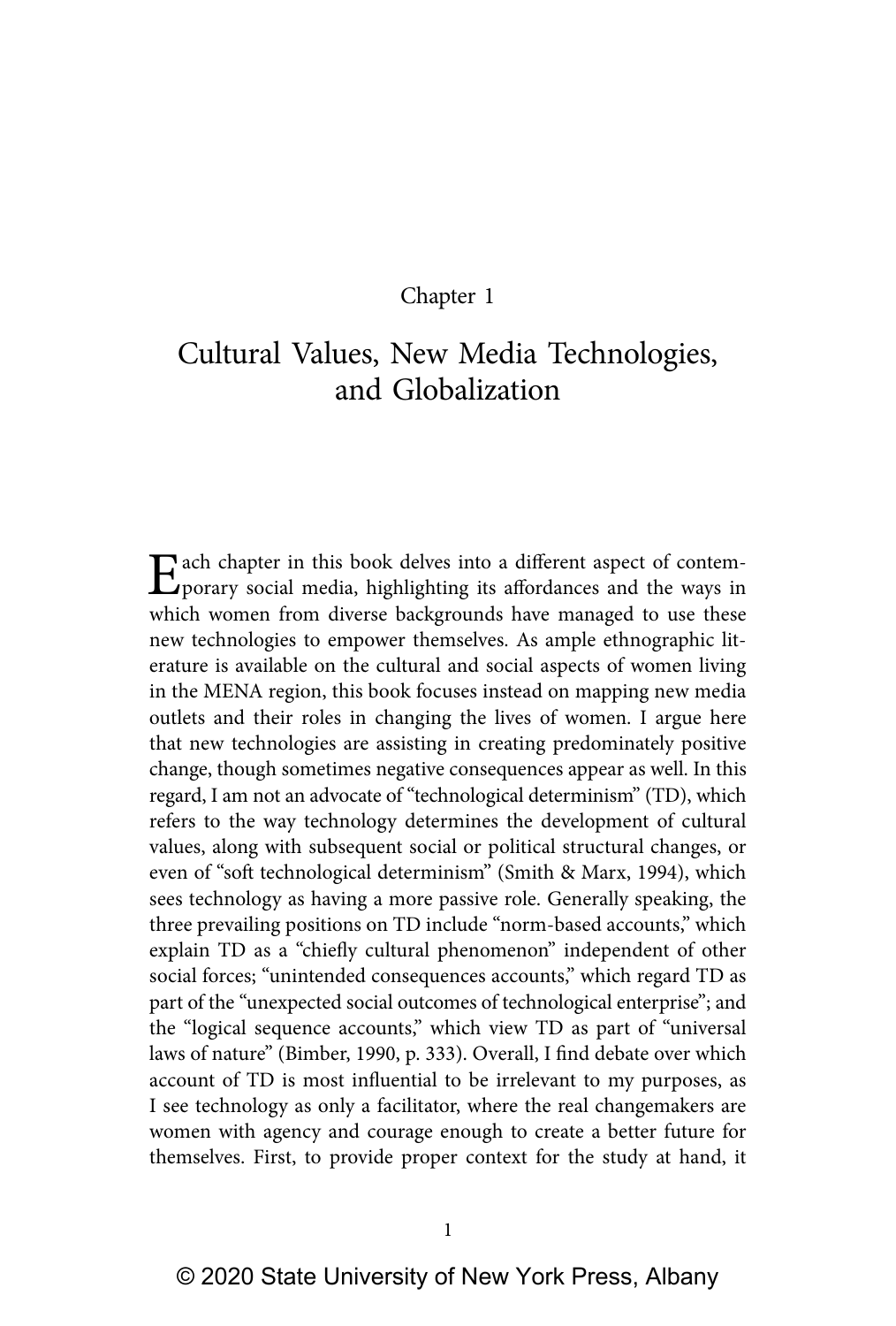is important to present background information on the lives and challenges of women in the Middle East and North Africa (MENA) region.

## Arab Women and Their Sociocultural Context

Gender inequality is regarded as a pressing issue worldwide, as global differences between males and females continue in terms of the human development index (HDI); the largest gaps are found in South Asia, where "the HDI value for women is 17.8 percent lower than the HDI value for men, followed by the Arab States with a 14.4 percent difference and Sub-Saharan Africa with 12.3 percent" (UNDP, 2016, p. 54). Gender inequality is regarded to be the "most severe" in Arab states. UNICEF cites numerous challenges faced by women in the MENA region, including in education, legal rights, equality in inheritance, and protection from child marriages. Many countries still lag behind norms that have become conventional in most areas; for example, Sudan has not ratified the Convention on the Elimination of All Forms of Discrimination against Women (CEDAW) (UNICEF, 2011). Further, the UN Women Report states that although women in the MENA region have property rights in marriage similar to those in developed countries, they do not enjoy the same inheritance rights as those that female spouses and daughters have in other countries. In fact, the inheritance rights of women in the MENA region are regarded as the worst in the world (UN Women, 2015, p. 31), as Islamic jurisdiction generally stipulates that a female gets half the amount of a male's inheritance (Ahmed, 1992; Engineer, 2008; Esposito & DeLong-Bas, 2001, p. 38). Judith Tucker asserts that the "privileged female access to property through the dower system was counterbalanced, however, by an inheritance law that discriminated against females" (2008, p. 138).

In addition, MENA countries have the largest gap in the world between males (75–76%) and females (20–22%) in relation to labor force participation. The world average for males' labor force participation is 77 to 81%, whereas for females it is 50 to 52% (UN Women, 2015, p. 76). Also, the World Economic Forum (WEF) frequently publishes its annual global gender gap report in which countries are ranked based on four indicators: economic participation and opportunity; educational attainment; health and survival; and political empowerment. According to WEF's 2016 report, all Arab countries lag behind the majority of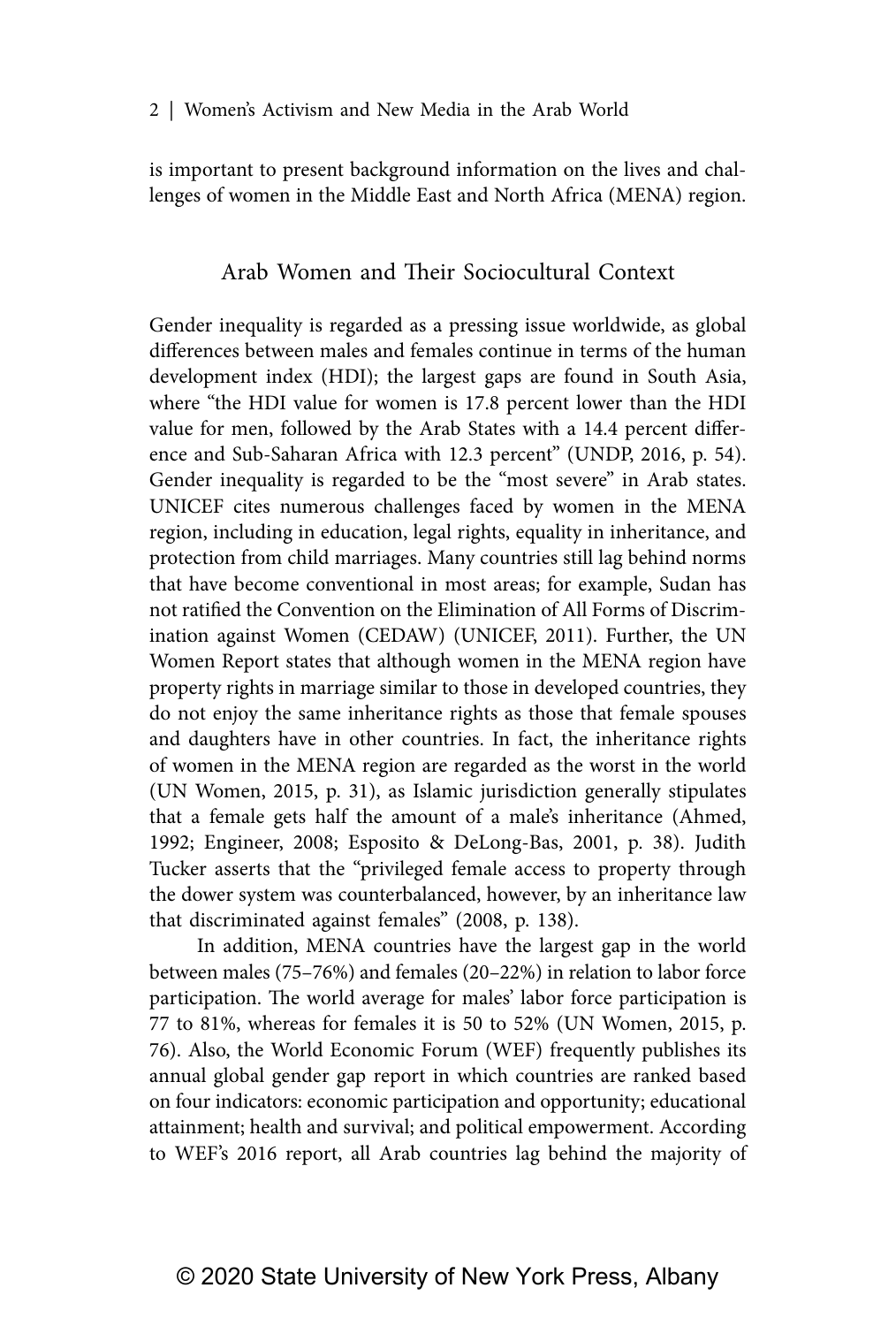other nations in the world. Qatar ranks first among Arab countries at 119 (of 144 globally), whereas Yemen, commonly regarded as the worst country in the world in terms of gender gap, ranks dead last (World Economic Forum, 2016). According to the 2015–2016 annual report of the UN Women agency, the average female adult literacy in the MENA region is 71.16%, with wide differences across Arab countries since female literacy rate is 44% in Morocco and 45% in Yemen but 82% in Libya and 89% in Jordan (UN Women, 2015–2016). The report pointed out how women's capabilities and rights are "economically, socially and politically disempowering" in the region with poverty influencing women's "education, health, economic access, participation and decision making, and human rights' enjoyment as a whole" (UN Women, 2013a, p. 13).

In addition, armed conflicts, sectarianism, civil wars, and the refugee problem in the Arab world drastically increases the suffering of people in general and in particular women (Al-Rawi, 2010), who sometimes have more responsibilities than males, especially when the latter are killed or detained (UNHCR, 2014). In fact, women are often employed as weapons of war just for being females (UN Women, 2013a, p. 13); for example, UNHCR states that the majority of Syrian women refugees feel insecure and isolated, while the situation of Syrian women under the Assad regime is considered by Amnesty International (2016) to be horrendous. Partly due to the civil conflict that erupted in Yemen in 2015, many Yemenis face serious humanitarian challenges; for example, there have been "an estimated 17 million people at 'emergency' or 'crisis' levels of food insecurity" since early 2017 (FAO, 2017). In Iraq, ISIS enslaved non-Muslim women and allowed them to be raped with impunity for rapists; revenge rapes were then orchestrated by Shiite militias against detained women believed to be affiliated with ISIS (Taub, 2018). In short, many women living in the Arab world face multifaceted difficulties in their lives, especially those from poor families or from war-ravaged countries such as Syria, Yemen, and Iraq.

On the other hand, for the situations of many women, slight improvement has been seen in the MENA region in recent years, as will be discussed in later chapters. For instance, in 2016 "Qatar, Algeria and the United Arab Emirates each . . . closed approximately 64% of their gender gap" (UNHCR, 2015, p. 20). Saudi Arabia has seen a 48% increase in the number of employed Saudi women since the year 2010, partly due "to petitions and legal reforms that enable women to work in formerly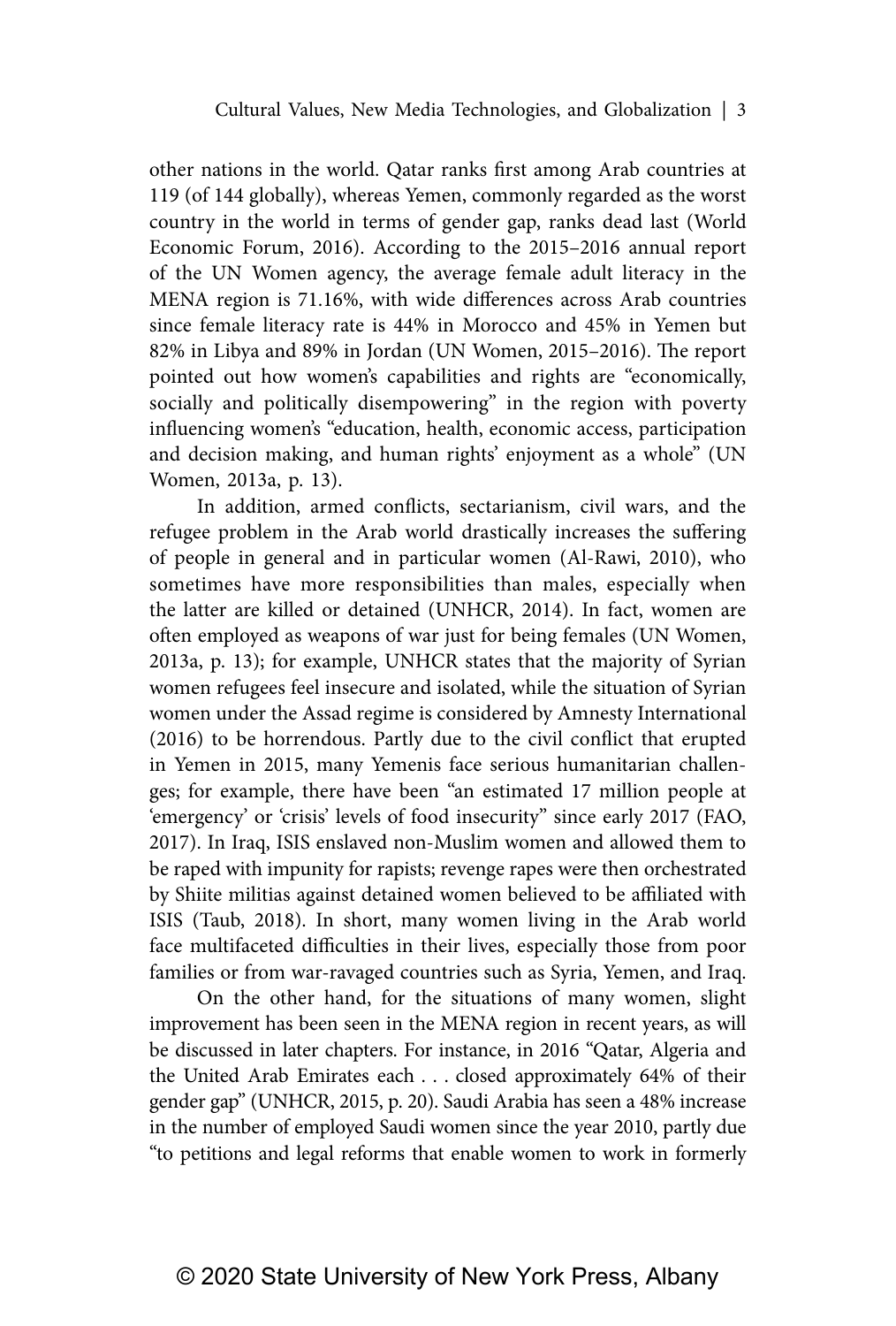closed sectors, including law, to go outside unaccompanied by men, to exercise voting rights and to be elected at certain levels of government" (UNDP, 2016, p. 113). In the following section, a brief overview of the cultural stigma surrounding the female body is presented followed by the influence of globalization and the use of traditional and social media.

As stated above, the majority of Arab women face tremendous socioeconomic challenges in their lives since most, if not all, Arab societies are characterized by their gendered relations, spheres, and roles, which shape the way people live their entire lives (Sadiqi, 2006). Within such a context, the female body has a special status as it is connected to many cultural taboos, such as the epidemic issue of *'ayb* (shame), sexual freedom, and family honor, while the values of *hayaa* (shyness) and modesty are important norms highlighted in both offline and online practice (Stanger, Alnaghaimshi, & Pearson, 2017). In this regard, Moroccan author Layla Al-Sulaimani rightly argues that sexual literacy in the Arab world is nonexistent since it is regarded as a taboo associated with pornography. Al-Sulaimani believes that this kind of ignorance leads to sexual desperation that ultimately results in enhancing the rape culture and street harassment (HuffPost-Arabi, 2017c). Further, Egyptian scholar and activist Nawal Saadawi emphasizes how Arab patriarchy is represented in its obsession with women's virginity, resulting in some parts of the Arab world in a cultlike milieu (Ghanim, 2015) in which midwives are tasked with checking to confirm that a girl's hymen is "intact on her wedding night" (Cooke, 2015). (Note that this particular cultural practice has been documented in only a few Arab countries that do not include Lebanon, Iraq, Syria, and Jordan.)

In some Arab regions, the hymen is regarded as "the most cherished and most important part of a girl's body, and is much more valuable than one of her eyes, or an arm, or a lower limb" (Abu-Odeh, 2004, p. 155). According to Layla Al-Sulaimani (HuffPost-Arabi, 2017c), a woman is often labeled as a "slut" if she is not a virgin before marriage. In some countries, including Tunisia, social pressure on Arab women who dared to have premarital sexual relationships force some of them to pay about \$400 (in US currency) to "restore" their hymens (Hassaini, 2017). Such practices indicate a social hypocrisy that exists in many Arab societies, where men are permitted to have sex before marriage, and to marry multiple wives (Al-Krenawi, 2013), while women must abstain from sex, suggesting that men are in full ownership and control of women's bodies.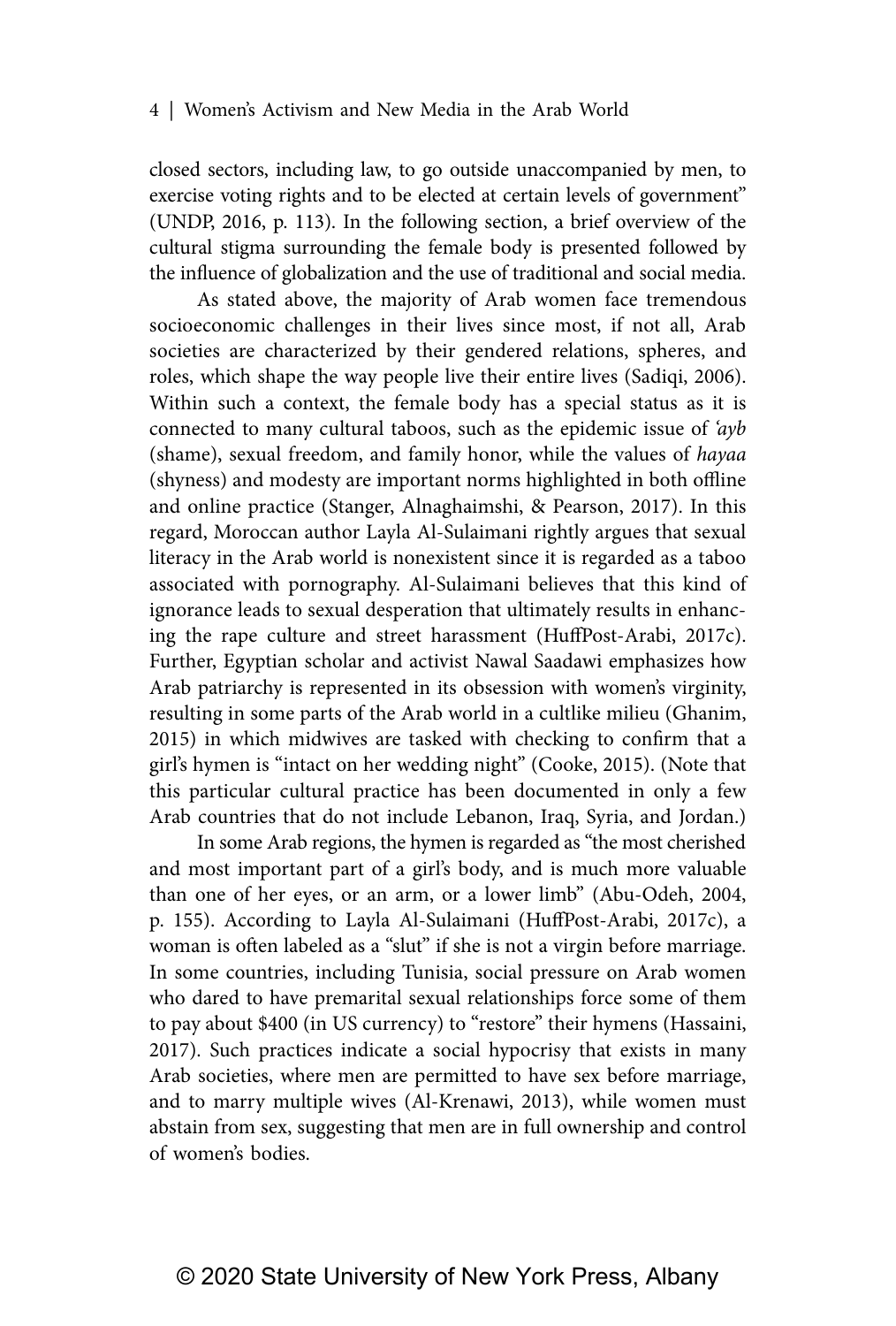In addition, many women in the Arab world have special status in society because they are expected to be protected and shielded from real and imagined dangers. The beginning of the 20th century witnessed many debates about the role of women in society in many parts of the Arab world, including Syria. In the early 1930s, some male leaders in Tripoli, Aleppo, and Latakia, for instance, wanted to ban women from attending movie theaters and entertainment events, as Hama's mufti had mentioned that cinema could corrupt women's virtues. This led to a partial leisure ban for women in 1939 (Thompson, 2001, pp. 205–207). In Saudi Arabia, cinemas have been until recently banned because they were regarded as unIslamic (House, 2012), while gender segregation inside cinemas continues to be enforced in many other Arab countries. The Egyptian cleric Yousif Al-Qaradawi, for example, "recommends that men and women should be separated when they attend cinemas" to "prevent Muslims from committing illicit activities in the darkened cinema halls" (Larsson, 2016, p. 95). Further, regular censorship of websites, including covering women's body parts in album photos (Lakritz, 2017) and banning sexually explicit (and sometimes implicit) materials in traditional media outlets, is widespread in most Arab countries (Sakr, 2010). Media productions perceived to "threaten the social fabric, traditions, and values" (Al-Samarai, 2016) are prohibited. For example, in 2011, the Kuwaiti TV series "High School Girls" was banned on all Emirati channels during the holy month of Ramadhan. Mohammed Hayef, a Muslim thinker, mentioned that the "series portrays Kuwaiti schools as dens of vice and corrupt manners, making the girls appear to be lewd and shameless" (Calderwood, 2011). TV drama, then, according to some, is expected not to depict social reality but instead to provide a false reflection of it.

## Globalization and Women's Lives

The Arab world's increasing contact with the West through globalization, colonization, and the postcolonial period has enhanced women's freedom movements in the MENA region because these elements have assisted in establishing more contact with the outside world and created more awareness about women's rights. The spread of feminist ideas coincided with the writings of famous Muslim and Arab thinkers during the Nahda period (Awakening), such as Rifa'a Tahtawi (1801–1873),

## © 2020 State University of New York Press, Albany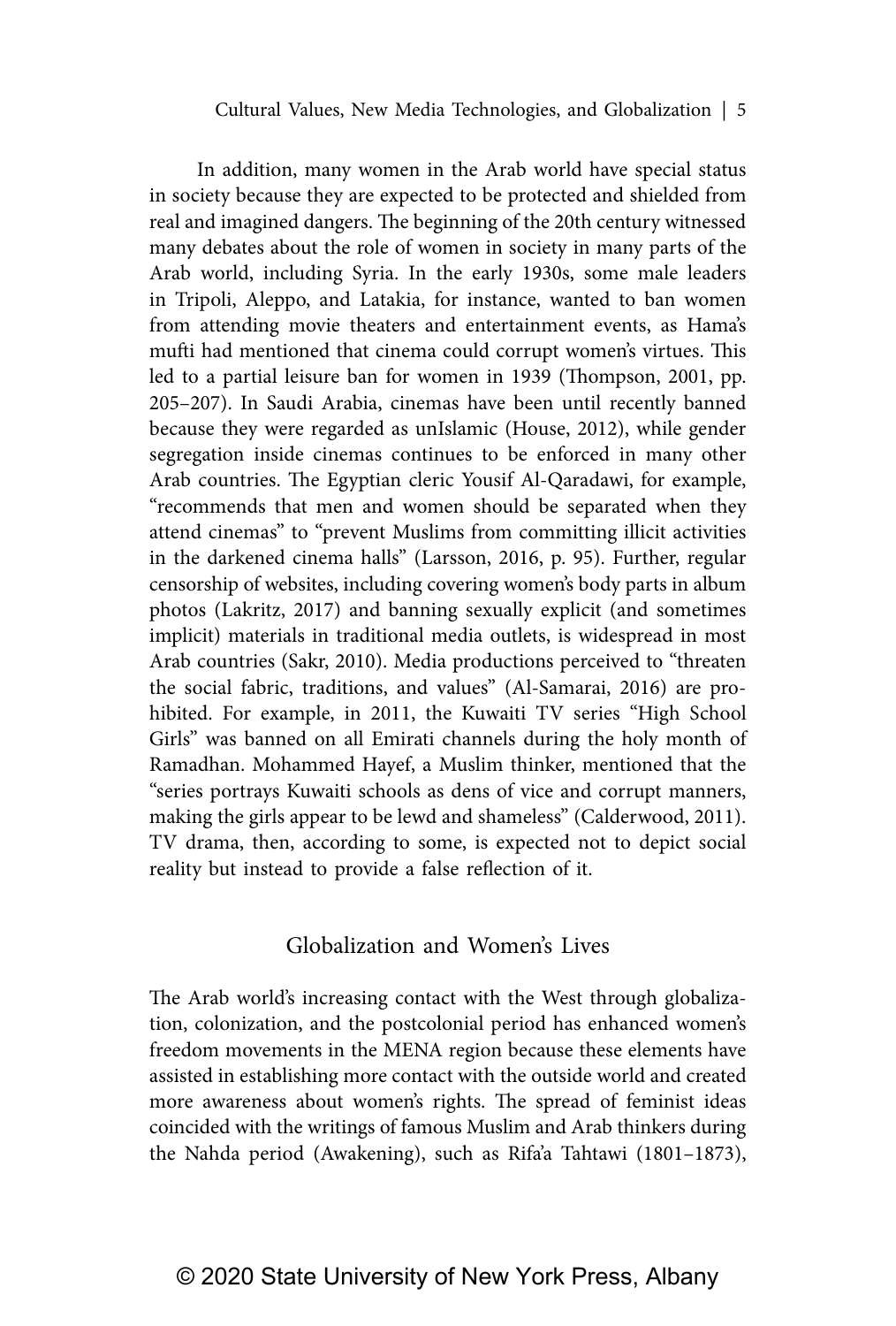Buturs Al-Bustani (1819–1883), Jamal Al-Din Al-Afghani (1838–1897), Muhammed Abduh (1849–1905), Qasim Amin (1863–1908), and many others, who called for giving women different levels of freedom so that Arab societies can progress (Haddad, 1984; Karmi, 2005; Zachs & Halevi, 2009). For example, the Iraqi poet Jamil Sidqi Al-Zahawi (1863–1936) wrote poems encouraging women to remove their veils, often citing gender equality in the West (Masliyah, 1996). In this regard, one of the pioneer Arab feminists is Zaynab Fawwaz Al-'Amili (1860–1914), a Lebanese female writer, who detailed the lives of 455 Arab women that created positive change in their cultures. Al-'Amili also found women to blame for their deteriorating conditions since they mostly saw "themselves and their lives from the perspectives and opinions of men . . . [and] that they came to recognize themselves only through them" (Traboulsi, 2003). Other prominent feminists include Huda Sha'rawi (1879–1947), who publicly unveiled, especially in her efforts in establishing the Egyptian Feminist Union in 1923 (Badran, 1988; Shaarawi, 1986). In the same year, the Women's Awakening Club, regarded as the first women's organization to be established in Iraq, was created "by a group of secular Muslim-educated middle- and upper-middle-class women, many of whom were married to political leaders and intellectuals" (Al-Ali, 2012a, p. 94). The Club was headed by Asma Al-Zahawi, Jamil Sidqi's sister. Several other Arab countries witnessed similar awakening movements, such as Morocco, whose feminist organizations emerged "as early as the 1940s during the French Protectorate" (Ben Moussa, 2011, p. 139). These feminist efforts in the MENA region coincided with the rise of women's press. Hind Nawfal, for instance, published *The Girl*, the first women's magazine in Alexandria (1892), followed by *The Beautiful Woman* in Lebanon in 1909, *The Bride* newspaper in Syria (1910), and *Layla* magazine in Iraq (1923) (Ibrahim, 1996, p. 11; Al-Rawi, 2010). The latter was published by Paulina Hasoon who with Maryam Narmah are regarded as the first Iraq female journalists, their careers beginning in the early 1920s (Al-Rawi, 2010, p. 77). In the following section, a discussion is provided on the role of globalization and local influences in women's lives in the MENA region.

Indeed, the increasing contact with the outside world paved the way for new types of freedom and change in the Arab world. In this regard, the term "globalization" has become an ambivalent concept due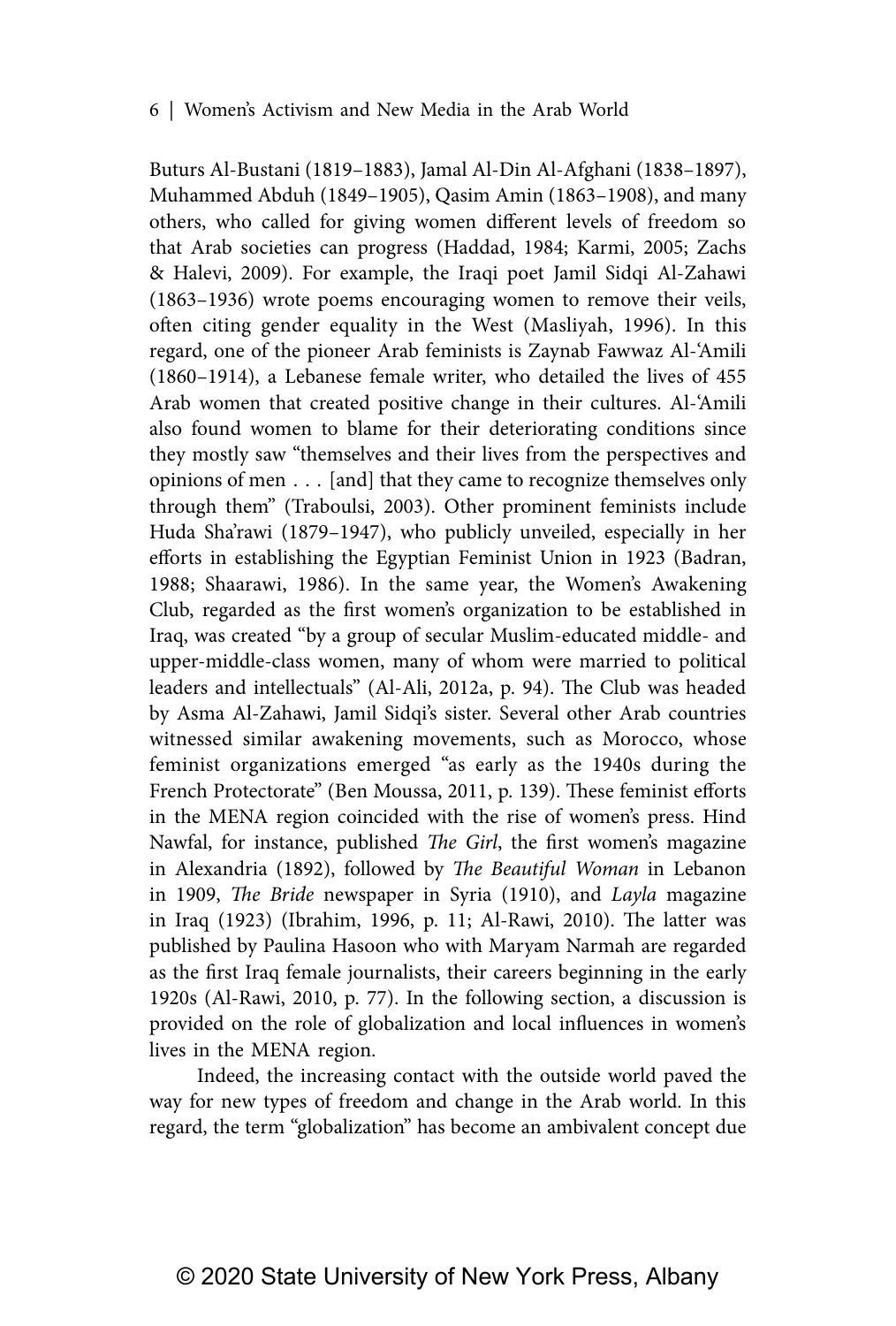to its different and often opposing interpretations (Hesmondhalgh, 2013, p. 273; Siapera, 2012, p. 24). In this book, globalization refers to the compression of the world and its global interconnectedness (see Giddens, 1990; Robertson, 1992), which can be linked to the concept of cultural convergence and the increased sharing and exchanges of knowledge, information, and agreement on blending the West with the East. In the Arab world, globalization and cultural homogenization have some levels of impact on different facets of life, yet local elements, especially the influence of cultural values, remain powerful forces in any society. In other words, there is an ongoing process of cultural hybridization as cultures are regarded as hybrid forms of various elements (Canclini, 1995). Here, Arjun Appadurai uses the term "disjunctive globalization," which refers to the notion that there is no central cultural dominance for any country as there are multiple actors and forces, that are often local in scope, which shape globalization and its impact on specific countries (Appadurai, 1996, pp. 27–29). Also, Marwan Kraidy discusses the concept of hybridity in that all cultures borrow from each other, for various regional and global influences play roles in shaping cultures (2006). Kraidy's concept of hybridization can be linked to cultural diffusion (transmission) that occurs when a culture learns or adopts new ideas or practices from each other. For example, Femen, the global feminist movement, has become active in some Arab countries despite their general conservative nature. Some female Arab activist members of Femen protested the patriarchal nature of Arab societies by posing naked, such as the case of Amina Tyler from Tunisia and Aliaa Elmahdy from Egypt, who posted nude photos of themselves on social media to express their rejection of the misogynistic nature of their societies (Associated Press, 2013; Fahmy, 2011). The actions of these activists indicate that they want to reclaim their bodies by asserting their ownership, but they have created public anger, especially among conservative and religious circles. Kraidy defines Elmahdy's action as a "creative act of insurgency," with the female body becoming the site for activism and social change (2016).

Regarding the influence of globalization, Herbert Schiller (1975), Hamelink (1983), and Annabelle Sreberny-Mohammadi (1997) cite the concept of cultural imperialism to refer to the hegemonic Western cultural domination over peripheral countries by imposing cultural products, homogenizations, cultural synchronization, and the destruc-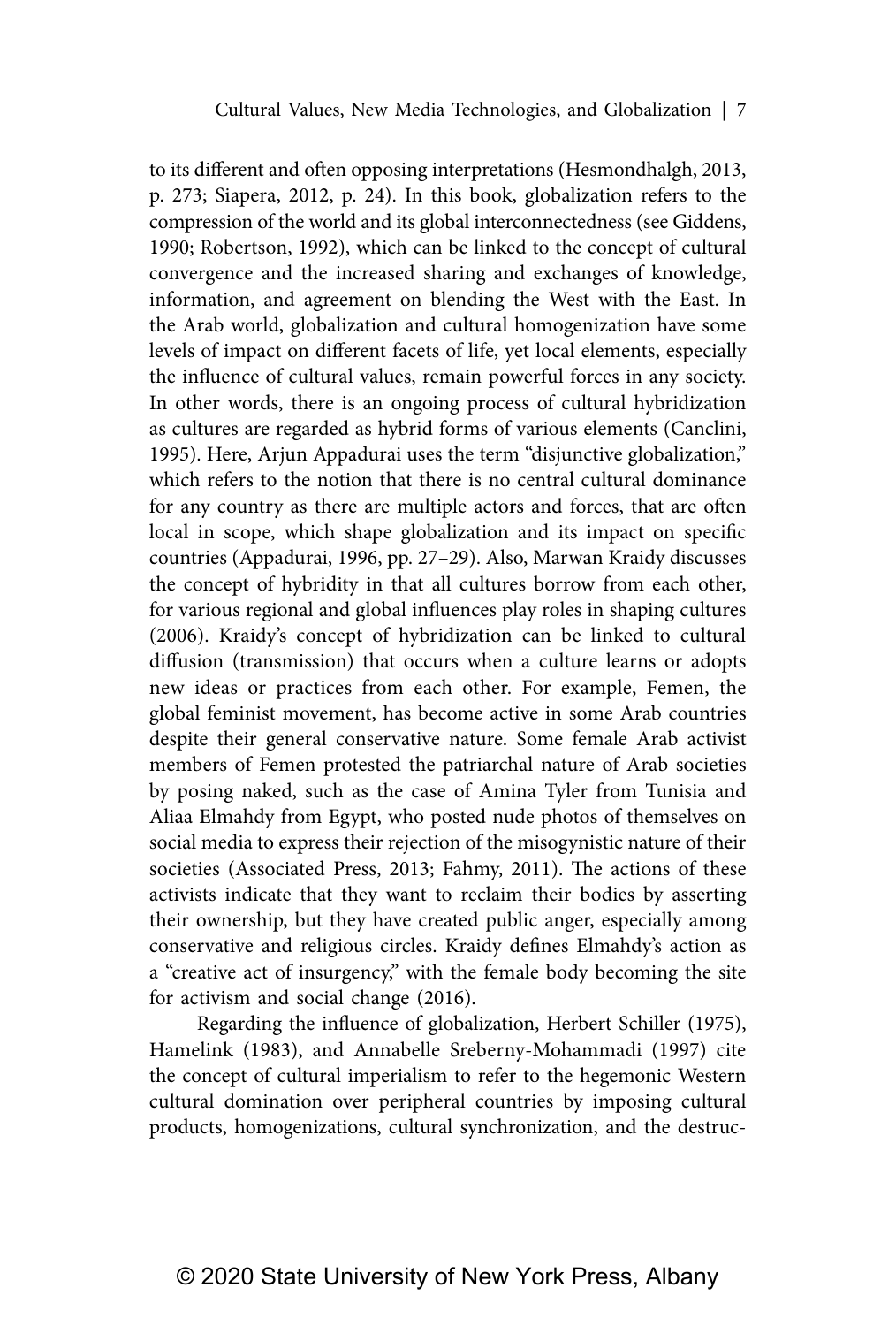tion of indigenous cultural values. In the context of this book, Arab women and their compelling issues and concerns are often linked to different aspects of globalization, for they are mostly viewed in the West "as a barometer for the success of Westernization, liberalization, and democratization" (Sjoberg & Whooley, 2015). The social media campaign "Muslim Women against Femen" is relevant here, as movement members equate Femen with Western hegemony and cultural imperialism in the sense that "foreign" social values are allegedly being imposed on Muslim societies without consulting them (see Chapter 3). A second example is related to a film produced by the *New York Times*  in 2016 entitled "Ladies First," which deals with the social and political conditions of Saudi women by highlighting some of the challenges and injustices they face in their daily lives (El-Naggar & Bolt, 2016). The long video report highlights how the new mobile technologies assisted Saudi women running for political positions in the municipal elections to reach out to their constituents. About 980 women were able to run (out of 6,900 total candidates), though they were not allowed to use their photographs in their election campaigns or to talk directly to men (Stancati & Al Omran, 2015). The film was later accompanied by an online survey for Saudi women in both English and Arabic to get their feedback on various relevant issues (*New York Times*, 2016). As a reaction to this campaign, Saudis divided into two main camps. The first held antagonistic views, viewing the campaign as part of a hegemonic Western crusade linked to cultural imperialism. They also expressed clear anger and frustration against the film, considering it a distorted media production aiming at creating division in the Kingdom and tarnishing the country's image abroad. Some Saudi women tweeted comparisons in the treatments of women in America and Saudi Arabia, using the hashtag "crimes of America against women" (#جرايم\_امريكا\_ضد\_المراه). In contrast, the second camp viewed the online survey favorably, especially those who supported the Twitter hashtag campaign launched by Saudi women on canceling the man's guardianship rule over women (سعوديات\_نطالب\_باسقاط\_الولايه (Al-Turki, 2016). The hashtag, actively used by many Saudi female activists, including Manal Al-Sharif (see Chapter 4), is marked by specific numbers to document the number of days it started trending on Twitter.

In connection to the above argument on cultural imperialism, a number of Western liberal feminist organizations and groups have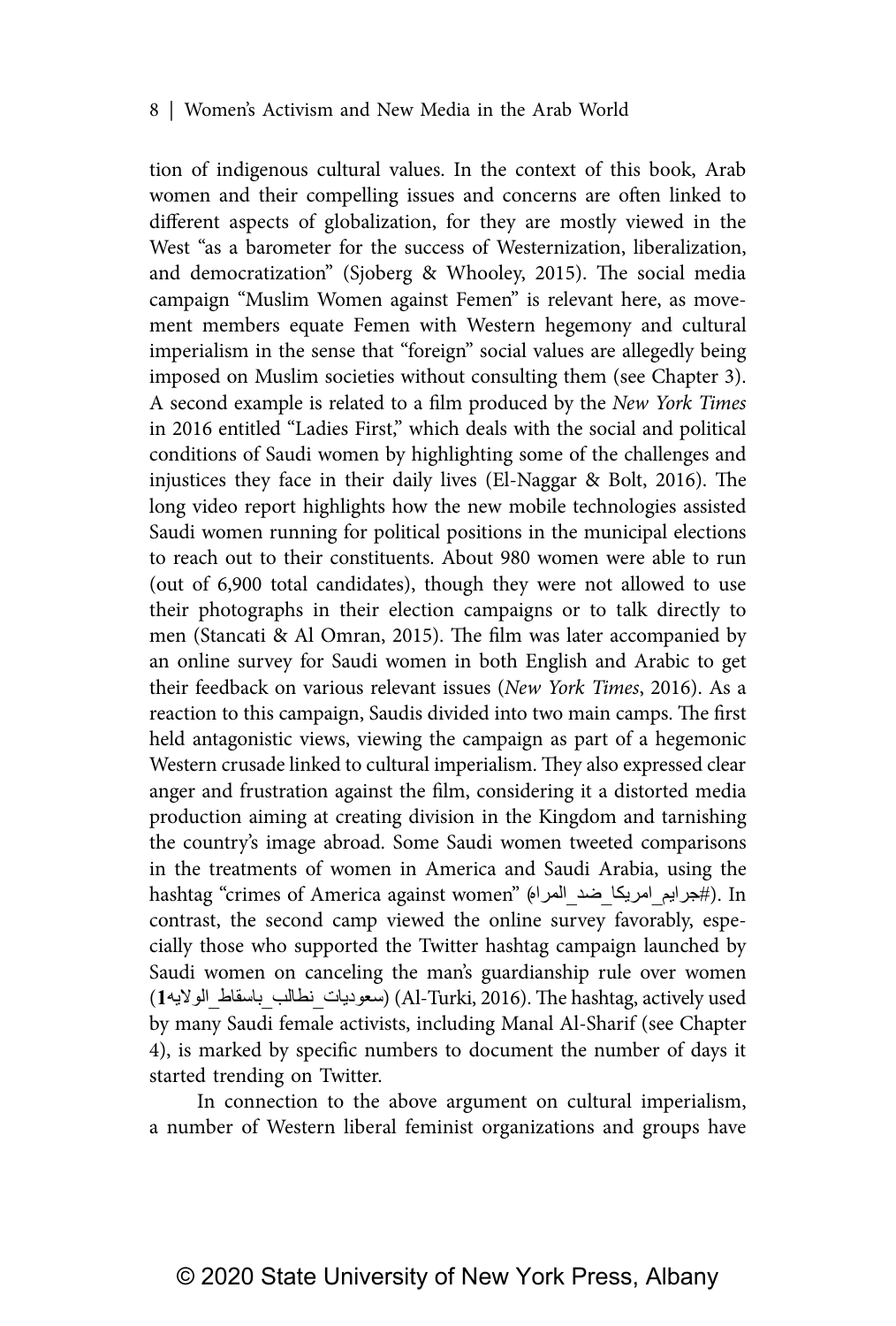developed a sense of "rescue mission" to assist women in the MENA region, for there is an obvious "missionary zeal of proselytizing, converting, saving, and rescuing . . . [them] from their misogynistic Muslim captors" (Massad, 2015, p. 110). Most of the above efforts seem to be good intentioned, yet many feminist groups solely blame Islam to be behind the problems that women face while disregarding local cultural influences and the economic, historical, and political contexts. Marnia Lazreg, for instance, discusses the precarious position of Muslim women in the West:

On the one hand, they have been represented as oppressed by their religion, typically understood as being fundamentally inimical to women's social progress. From this perspective, the veil has traditionally been discussed as the most tangible sign of women's "oppression." On the other hand, Muslim women have been described as the weakest link in Muslim societies, which should be targeted for political propaganda aimed at killing two birds with one stone: showing that Islam is a backward and misogynous religion, and underscoring the callousness or cruelty of the men who use Islam for political aims. (2009, p. 1)

Further, Afkhami and Friedl (1997) assert that there are various "local cultural traditions that historically cannot be justified with reference to Islam" (p. xiii) since each country in the MENA region should be examined separately because various aspects must be considered in assessing and understanding the different situations of women. As mentioned, Arab countries are not homogenous, despite sharing the same classical Arabic language, history, and some cultural values. Rather, numerous local and national factors shape and define individual Arab countries, such as each country's traditional views on marriage, women, sexuality, and homosexuality. Further, many cultural nuances must be closely examined when women's treatment is analyzed. For example, Hanna Papanek observes that women in Pakistan who wear purdah are not as seemingly persecuted or passive as many Westerners believe. "Despite its forbidding appearance, [the purdah] can be considered a liberating invention, since it provides a kind of portable seclusion which enables women to move out of segregated living spaces while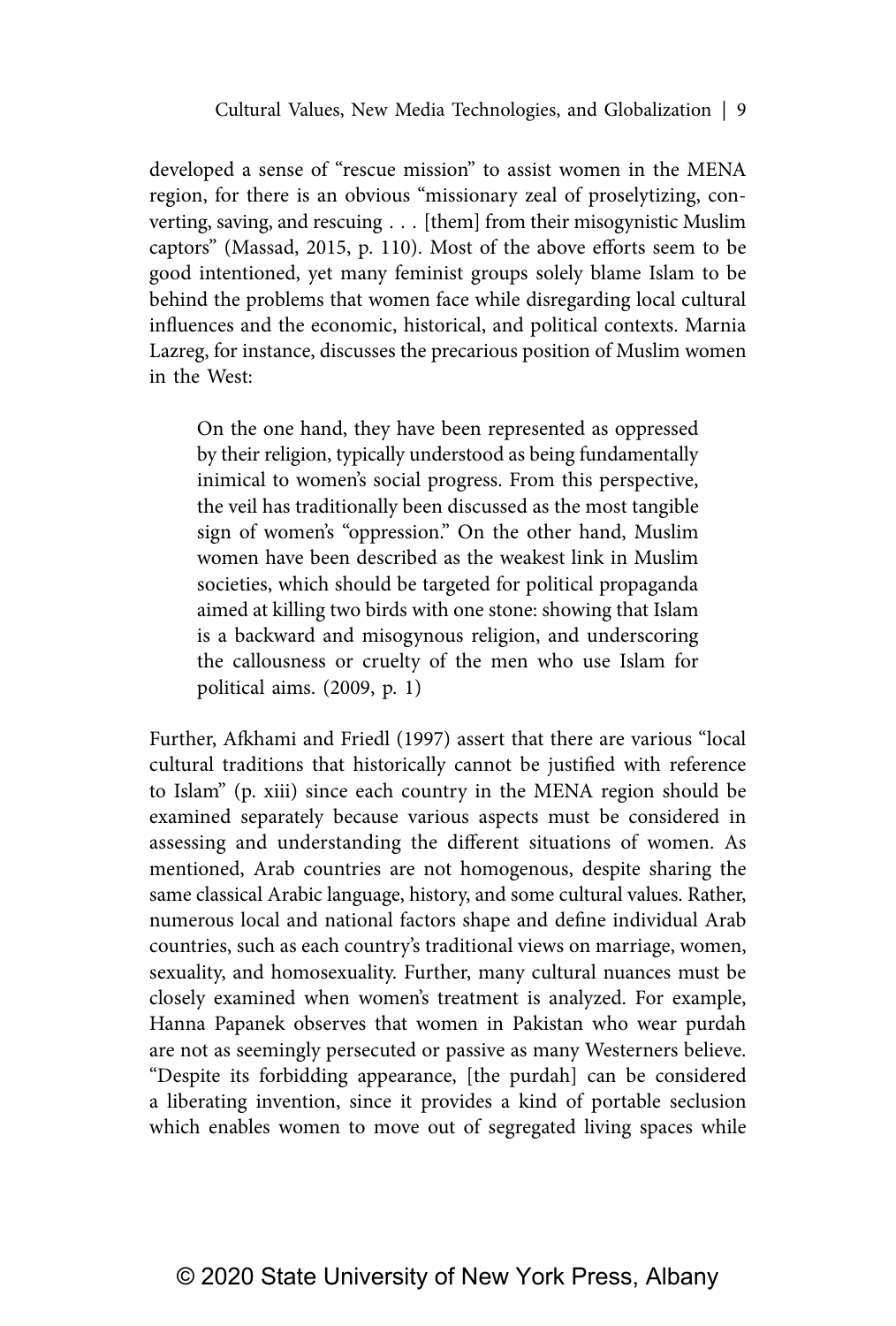still observing" their gendered rules (Papanek, 1971). Abu-Lughod agrees on the partial liberating function of the Purdah in Pakistan as well as the way the veil functions in other Muslim countries (2013). To give another example, the liberal Lebanese channel LBC aired a controversial interview in 2009 with a Saudi man called Mazin Abdul Jawad who mentioned how he used to successfully flirt with many Saudi women in Jeddah. He was later imprisoned for five years for publicly discussing his sexual adventures, while some of his friends received lashes for appearing with Abdul Jawad on TV (CNN Arabic, 2014a). Most importantly, Abdul Jawad highlighted in the televised interview how new mobile technologies like Bluetooth assisted him in flirting and establishing initial contact with women in public places like shopping malls. Incidentally, some women who wear the niqab (face veil) find it easier to establish romantic relationships because it is difficult to identify them publicly, for the niqab can be considered, in this specific context, an empowerment tool used by some women as part of their sexual liberation aided by new media technologies.

## Old/New Media and Cultural Change

Though this book's focus is on new media, it is impossible to overlook or ignore the role of traditional or old media in creating cultural change, for many television and radio outlets have repeatedly challenged the status quo and traditional norms by presenting ideas that often discuss women's empowerment and equal rights. Indeed, they assist in changing people's social behaviors, norms, and interactions in the Middle East (Larsson, 2016, p. 111).

In this regard, Judith Butler (2004) refers to the concept of performativity, with a focus on repetition and familiarity, which shapes the foundations of gendered identity often replicated and highlighted in mass media. As Tuchman notes, there has been a systematic symbolic annihilation of women in Western media (1979), and Goffman has observed that women are mostly represented as sexual commodities in advertising through the ritualization of subordination (1976). Though there is a clear gap in literature on the representation of women in Arab media, the same kind of "symbolic annihilation" of women is widespread in mainstream Arab media, as the main focus is on their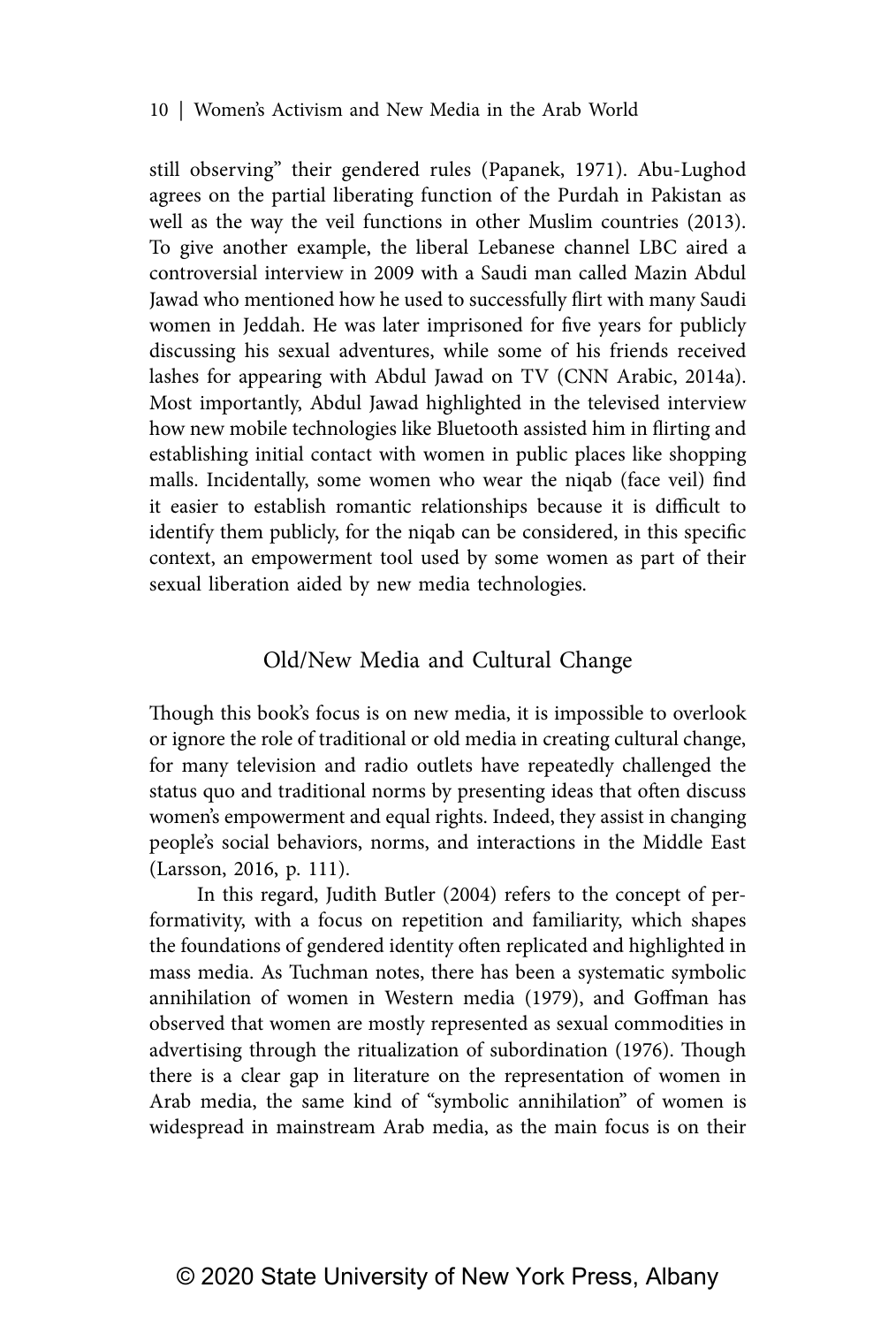bodies (Al-Malki, Kaufer, Ishizaki, & Dreher, 2012; Obeidat, 2002). For example, the two liberal Lebanese channels, LBC and Future, which began broadcasting in the mid-1990s, "used women anchors in low-cut attire in a bid to woo Gulf audiences, who were unaccustomed to seeing women on their own television screens" (Sakr, 2007, p. 94). Numerous Arab female singers tried to use sex appeal to draw more listeners and viewers to their video clips, such as Rola's "I'm Rola" (2016) and Amar's "kiss my lips" (2017) (Abdulhakim, 2017). As part of the globalization influence, a number of global television channels have been launched in the Arab world, including SkyNews Arabia, BBC Arabic, and CNN Arabia, that can be regarded as a positive turning point in diversifying opinions, enhancing democracy, and encouraging freedom of expression, yet the values that some of these new channels spread do not appear to be focused on promoting gender equality. For example, MTV Arabia released several promos to advertise for the channel, and two of them are highly problematic because they clearly enhance the street harassment culture that prevails in many parts of the Arab world (e.g., see MTV Arabia 2008a, 2008b). Finally, there has also been an opposite trend that is concerned with assigning traditional media roles to women due to the influence of some powerful Islamic parties (Abu-Lughod, 1998, p. 244; Dönmez-Colin, 2004). These conservative voices are increasingly using media to spread their messages (Moghadam, 2003, p. 157) by insisting, for example, that women must wear the veil on TV, while many Arab magazine advertisements highlight gendered roles by featuring women wearing long robes (Al-Olayan & Karande, 2000).

Despite the problematic trends, many Arab female artists from Lebanon and elsewhere are, in fact, pushing cultural boundaries by disseminating unconventional ideas about sexual freedom, romance, and love in traditional media, such as the case of Haifa Wehbe and Nancy Ajram, who have become leading figures in the MENA region. Most of their music video clips and sponsored TV advertisements show seductive, partially naked, and sexually implicit scenes far different from traditional videos aired on mainstream Arab TV channels (Cestor, 2010, pp. 103–104; Abdel-Nabi, Agha, Choucair & Mikdashi, 2004). Indeed, these music videos, which often resemble Western productions, show the impact of globalization and the diffusion of ideas while also boosting the brand of the female artists and improving album sales.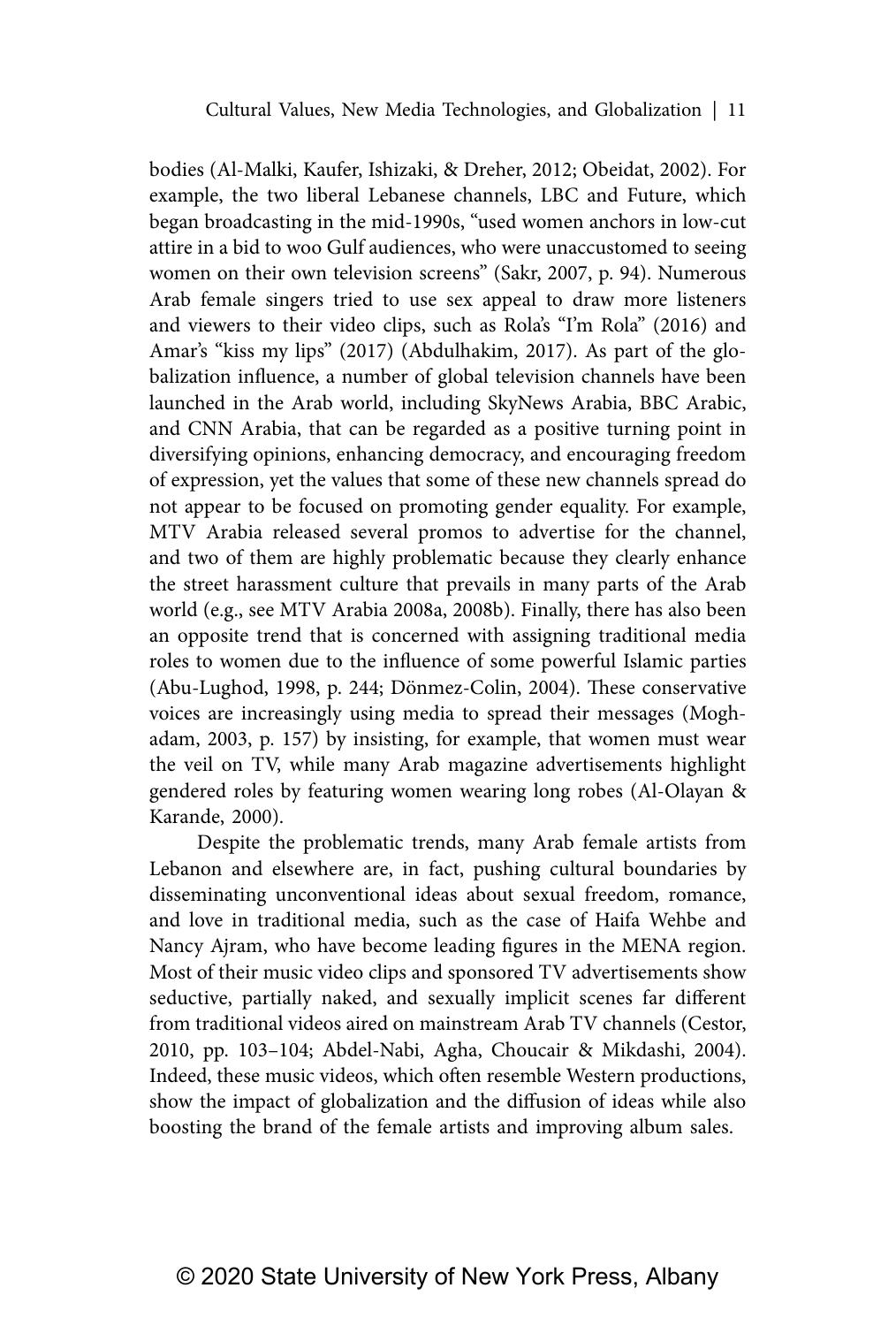Other media outlets played significant roles in spreading new social values and raising awareness about women's issues. For example, some news reports and concerns were voiced in the Arab world due to the potential impact of Arabic dubbed Turkish soap operas on young people, for these media productions have often been blamed, whether directly or not, for the increasing rate of divorce in Arab countries such as Egypt, Saudi Arabia, and Iraq (*Al Ahram*, 2016; *The Economist*, 2016; Hayatouki, 2012). Most of these TV series highlight the importance of love relationships and suggest higher romantic expectations that are different from customary notions of romance and marriage life in mainstream Arab cultures. Further, in December 2014, Sheikh Ahmed Al-Ghamdi, the former head of the Saudi Commission for the Promotion of Virtue and Prevention of Vice, brought his veiled wife for a televised interview on MBC to challenge the idea that Saudi women should publicly wear the niqab. Al-Ghamdi's decision was viewed as brave and controversial, and he subsequently received many threats sent to his mobile phone (Al-Awad, 2014; CNN Arabic, 2014b; MBC, 2014).<sup>1</sup>

As discussed above, the majority of Arab countries are patriarchal and conservative in nature, and women generally take marginal or secondary roles in society. This gap, in fact, can be observed in the online sphere as well.<sup>2</sup> There have been several attacks by religious clerics on traditional and social media platforms, especially in conservative countries like Saudi Arabia, and these types of criticism are meant to inhibit any changes that might occur in people's traditional social values due to globalization and the advent of new technologies (Alsharif, 2012). For example, the former grand mufti of Saudi Arabia, Abdul Aziz bin Abdullah bin Baz (1910–1999), issued a fatwa (religious decree) against the so-called different dangers of satellite dishes and new technologies because they air "various kinds of transgressions, immoralities, false beliefs, calling for polytheism and infidelity" such as showing "images of women, alcohol drinking scenes, moral corruption, and other types of evilness that exist abroad" (Imam Bin Baz, n.d.). A similar type of ideology is echoed by the current mufti of Saudi Arabia, Abdulaziz bin Abdullah Al Al-Sheikh, who stresses in another fatwa the dangers of using social media outlets and internet sites; he warns Muslims against accessing them due to the potential dangers that they contain in allegedly corrupting men and women's morals and spreading polytheism, apostasy, and moral degradation. For example, he points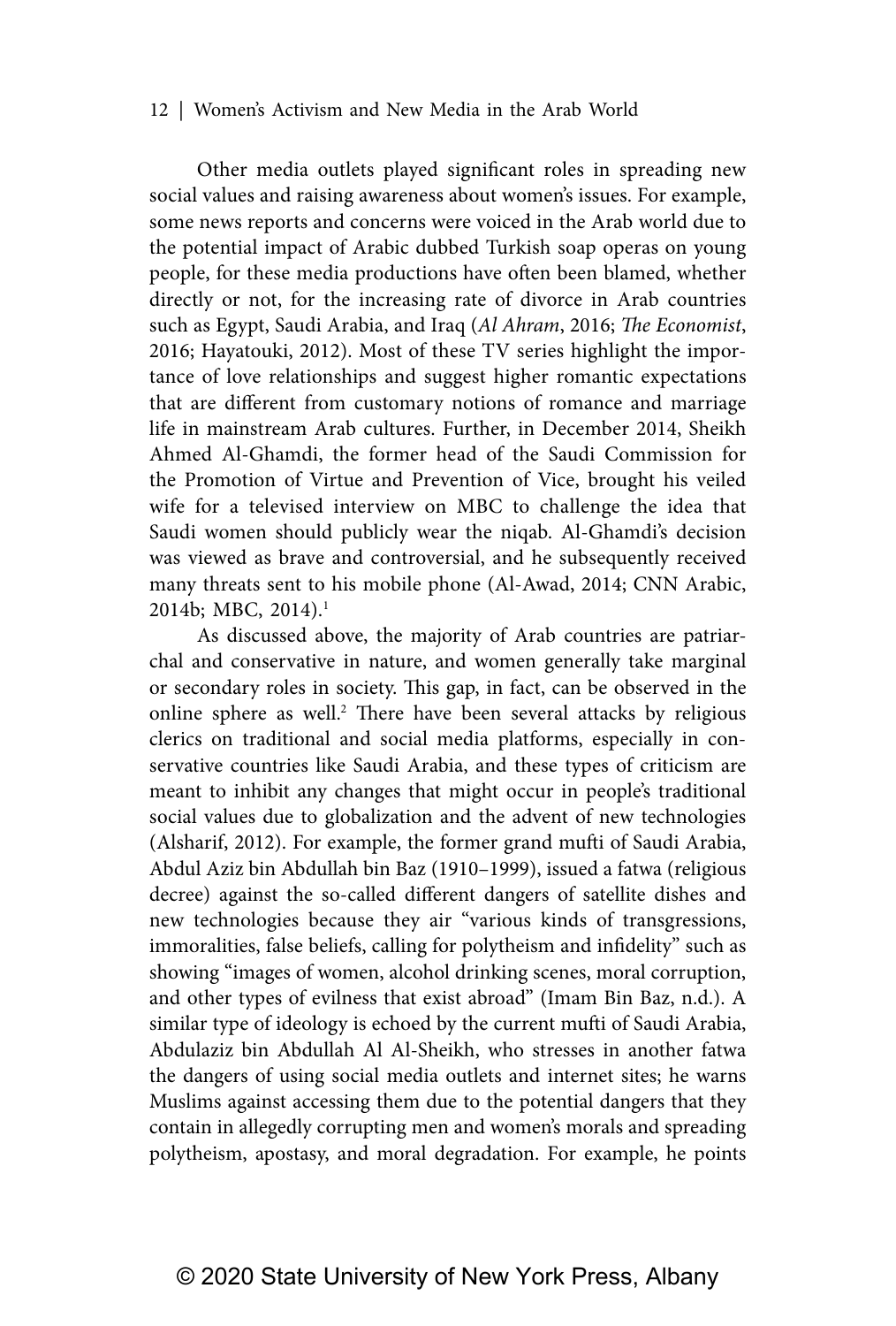out that mobile devices can lead to "immoral crimes" because they can "facilitate meetings between girls and boys, exchange photos and phone numbers, and lead to illicit relationships" (Al Al-Sheikh, 2012). In other words, there is a clear mistrust among salafi (orthodox) and highly conservative Muslim circles in new media despite the fact that the same clerics often use these technologies to reach out to their publics. For example, Tara Fares, a young Iraqi female model, was assassinated on September 27, 2018, shortly after receiving death threats for Instagram posts and YouTube videos that were regarded as obscene in conservative circles (Hassoun, 2018). Though she never posted nude photos, Fares was regarded as someone who crossed the lines (BBC News, 2018b). I argue here that the killing of Fares is a form of terrorism because it creates an atmosphere of terror intended to warn other women to behave according to masculine conservative standards.

Within this difficult social context, globalization and new media technologies have assisted women in creating change in their lives by empowering them in a variety of ways. New technologies with their convergence and affordances have assisted in what is known as globalization from below, especially with the rise of transnational liberation movements (Brecher, Costello & Smith, 2000; Della Porta, 2006; Evans, 2012; Kahn & Kellner, 2004; McEvoy & McGregor, 2008). Many scholars have identified the way ICTs (information and communication technologies) have assisted in enhancing citizenship participation, political engagement, activism, and democracy (Deibert, 2000; Flew & Smith, 2014, p. 119; Postmes & Brunsting, 2002). Other technologies have assisted in enhancing activism, such as fax machines and photocopiers, believed to have helped strengthen the anti–Soviet Union movement (Brown & Duguid, 1996), while Usenet was used during the coup in Moscow in 1992, and SMS texting helped in overthrowing the political leadership in the Philippines (Rafael, 2003).

With the advent of social media, many scholars started referencing Habermas's notion of the public sphere more than before, as interactive social media sites tend to function as alternative media outlets for ordinary people (Al-Rawi, 2014). Manuel Castells calls this new collective and connective phenomenon the "global network society" that is "built around the media communication system and internet networks, particularly in the social spaces of the Web 2.0, as exemplified by YouTube, MySpace, Facebook, and the growing blogosphere" (Castells, 2008, p. 90). This global network society creates a participatory culture that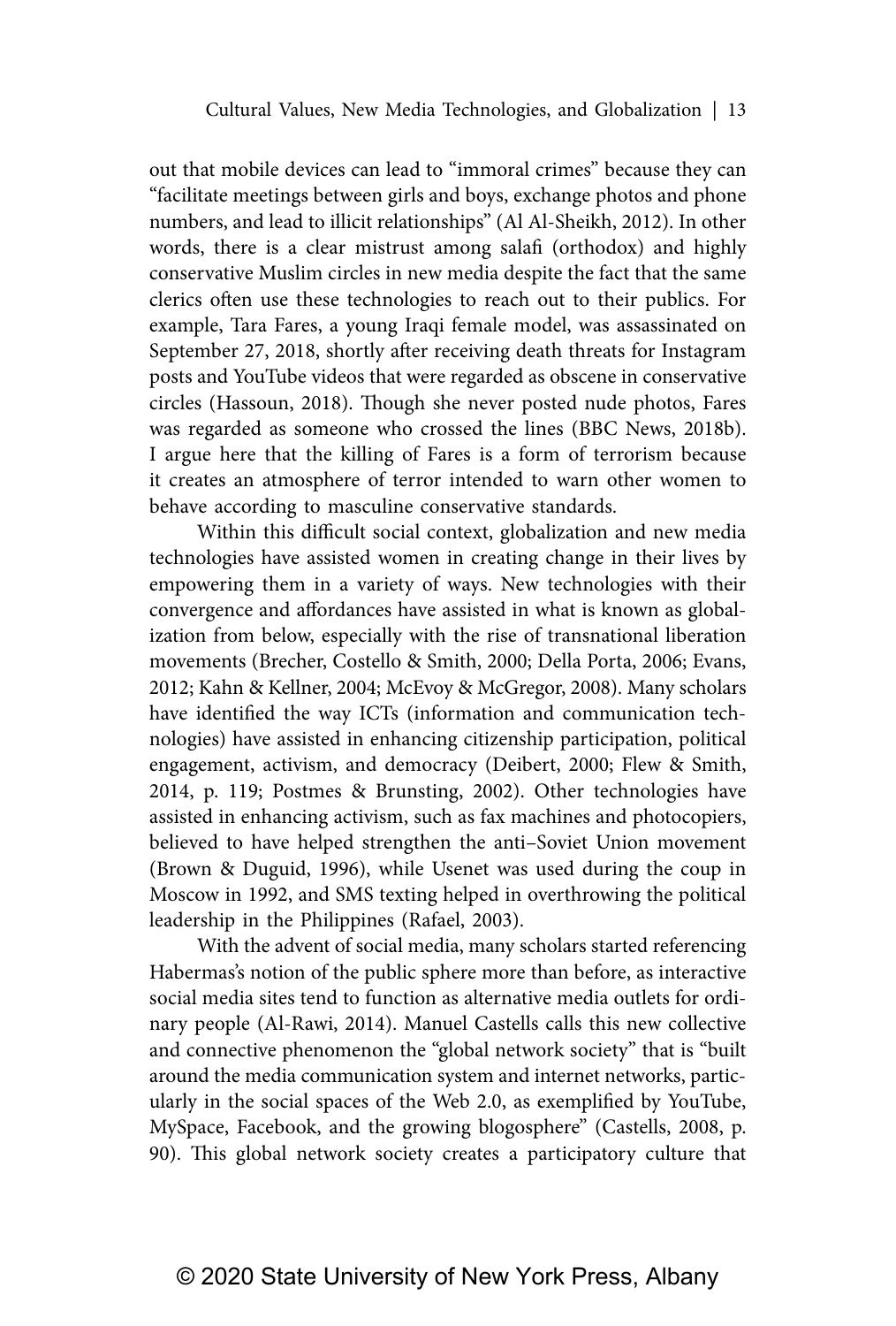offers new opportunities for online users to use horizontal modes of communication in which there is more peer-to-peer and equal flows of information including access, dissemination, and sharing (Castells, 2001). In this regard, ordinary users have more agency in this new networked society, for online messages can reach global audiences while their production is self-generated, self-directed, and self-selected in what is called mass self-communication (Castells, 2007).

In terms of the Arab world, the emergence of Arab Spring events has been increasingly mentioned as evidence of the impact of ICT on people's political activism, especially in connection to women's movements. It has been argued that social media outlets provided empowerment for women in different fields of their lives (Arab Social Media Report, 2011), especially with more than 125 million individuals using the internet (see Table 1.1) and more than 53 million actively using social networking technologies, as of 2013 (Dubai School of Government, 2013).<sup>3</sup> Through their participation in these popular protests, women have become involved in the fourth wave of feminism in the region (Almahasheer, 2018), developed with the assistance of technology (Zimmerman, 2017), for the "internet has created a 'call-out' culture, in which sexism or misogyny can be 'called out' and challenged" (Munro, 2013, p. 23). It is also claimed that a new image of Arab women has emerged in the West: "women who are courageous, independent, and technologically savvy" despite some of the leading figures being perceived as passive veiled women, such as Tawakol Karman (Eltantawy, 2013). For example, Esraa Abdel Fattah, nicknamed "the Facebook girl" and nominated for a Nobel Peace Prize, is another veiled Egyptian woman well known for her social media activism. She was responsible for co-establishing the April 6 Youth Movement that led to the mass protests that toppled Honsi Mubarak's rule (Greenslade, 2016). Also, the Arab Spring events showed how women from different secular and religious groups became united under mutual emancipatory objectives (Khamis, 2011) as their activities increasingly converged (Lewis, 2012) through a clear transnational feminist dimension achieved via the influence of globalization (Cooke, 2016). Further, the use of "modern information technology, particularly social media in the forms of Facebook, YouTube, Twitter, and smart phones" assisted Arab women in avoiding "stifling government controls" of mainstream media (Odine, 2013). In short, social media and new technologies allowed women to freely voice their concerns and to express their social aspirations and political goals during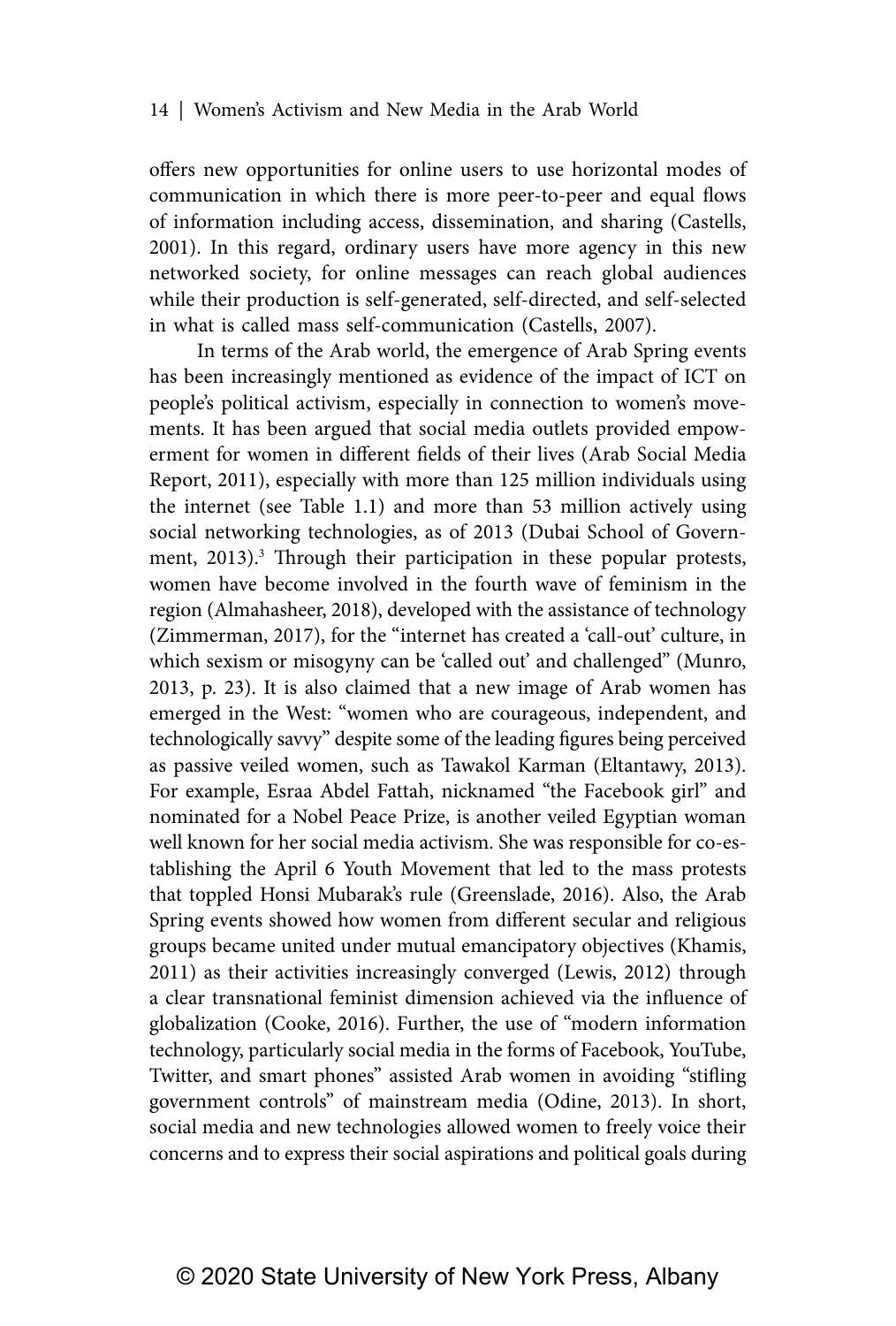|              |             |              | Internet    |             |
|--------------|-------------|--------------|-------------|-------------|
|              | Population  | Users, in    | Usage       | Facebook    |
| Arab World   | 2017        | December 31, | March 31,   | June 30,    |
| Countries    | (estimated) | 2000         | 2017        | 2016        |
| Bahrain      | 1,418,895   | 40,000       | 1,278,752   | 800,000     |
| Iraq         | 38,654,287  | 12,500       | 14,000,000  | 14,000,000  |
| Jordan       | 7,876,703   | 127,300      | 5,700,000   | 4,800,000   |
| Kuwait       | 4,099,932   | 150,000      | 3,202,110   | 2,300,000   |
| Lebanon      | 6,039,277   | 300,000      | 4,577,007   | 3,100,000   |
| Oman         | 4,741,305   | 90,000       | 3,310,260   | 1,500,000   |
| Palestine    | 4,928,225   | 35,000       | 3,007,869   | 1,700,000   |
| Qatar        | 2,338,085   | 30,000       | 2,200,000   | 2,200,000   |
| Saudi Arabia | 32,742,664  | 200,000      | 20,813,695  | 14,000,000  |
| Syria        | 18,906,907  | 30,000       | 5,502,250   | n/a         |
| <b>UAE</b>   | 9,397,599   | 735,000      | 8,515,420   | 7,700,000   |
| Yemen        | 28,119,546  | 15,000       | 6,773,228   | 1,800,000   |
| Algeria      | 41,063,753  | 50,000       | 18,580,000  | 15,000,000  |
| Comoros      | 825,920     | 1,500        | 60,000      | 60,000      |
| Djibouti     | 911,382     | 1,400        | 150,000     | 150,000     |
| Egypt        | 95,215,102  | 450,000      | 34,800,000  | 32,000,000  |
| Eritrea      | 5,481,906   | 5,000        | 71,000      | 63,000      |
| Libya        | 6,408,742   | 10,000       | 2,800,000   | 2,800,000   |
| Mauritania   | 4,266,448   | 5,000        | 714,132     | 370,000     |
| Morocco      | 35,241,418  | 100,000      | 20,207,154  | 12,000,000  |
| Somalia      | 11,391,962  | 200          | 660,000     | 660,000     |
| Sudan        | 42,166,323  | 30,000       | 10,886,813  | n/a         |
| Tunisia      | 11,494,760  | 100,000      | 5,800,000   | 5,800,000   |
| Total        | 413,731,141 | 2,517,900    | 173,609,690 | 122,803,000 |

Table 1.1. Internet & Facebook Usage in the Arab World\*

\*Data retrieved and compiled by the author from World Internet Stats (www.internet worldstats.com/stats1.htm) on June 18, 2017.

the Arab Spring event and afterward (Radsch & Khamis, 2013), and were especially useful in disseminating ideas (Rane & Salem, 2012) and reaching out to broader audiences (Gaby & Caren, 2012). Indeed, the degree of impact of the Arab Spring on women's lives varies depending on the unique local circumstances across Arab countries. For example, the general social issues that concern women in Oman, the UAE, and Qatar are far different in their intensity and urgency than those that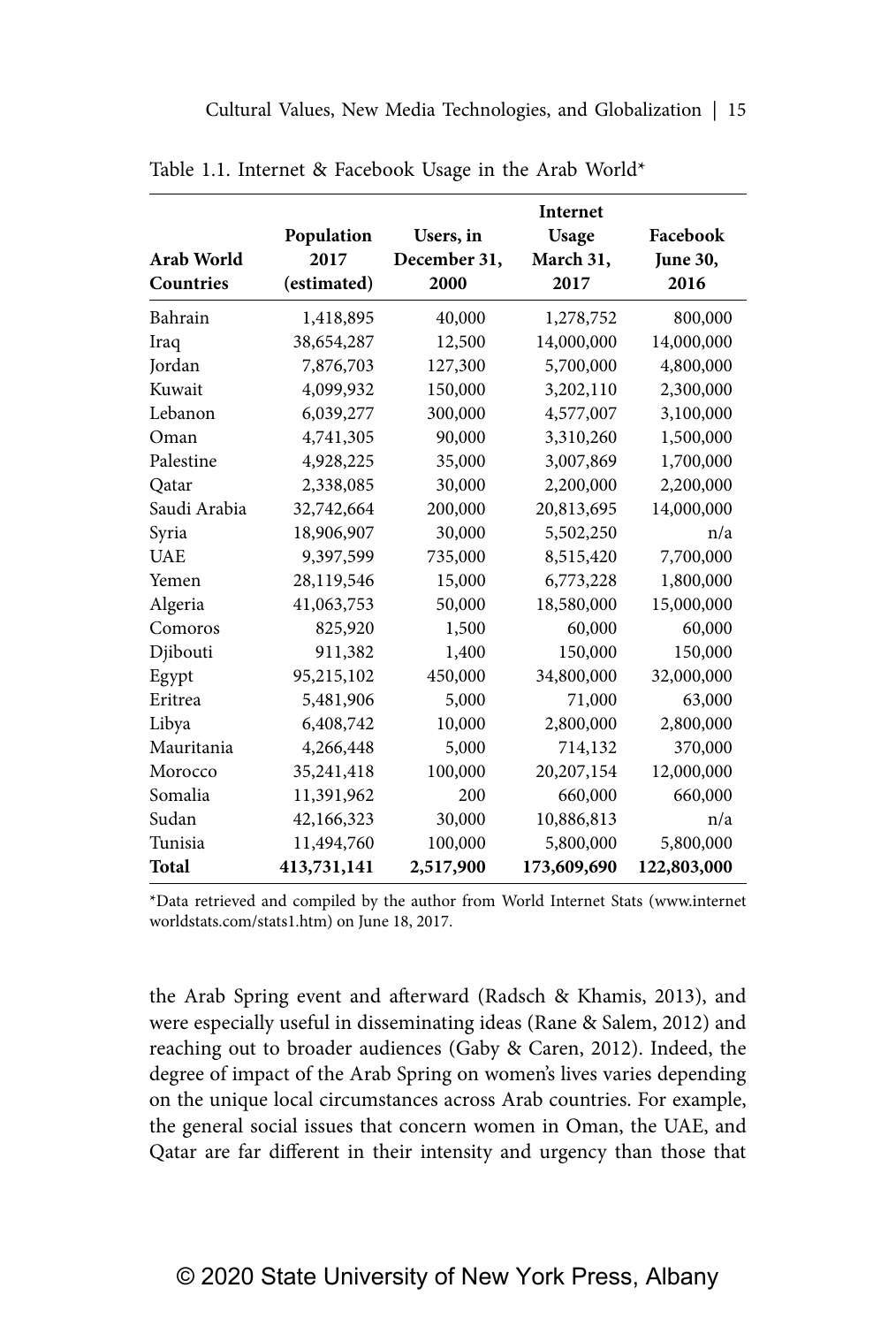concern women in Yemen, Iraq, and Syria. This is because the latter countries have witnessed civil wars and armed conflicts, which generally shape the social lives of women and their general concerns. The same argument applies to local and geographical differences. For example, Iraqi women who live in Kurdistan, which is relatively safer and more stable than the rest of the country, have different concerns from those of Sunni women living in internally displaced camps in Western Iraq, for whom the Arab Spring events had probably little or no impact.

Further, social media outlets such as #MuslimahPride, #FreeAmina, or women's communities on Facebook have provided women with opportunities to create their own online initiatives, such as mobilizing people for certain causes or social movements, that have proven to be extremely popular among users. At the same time, mobile apps such as "Know Your Rights," launched in July 2016 by Nasreen Alissa, a Saudi female lawyer, have served to empower women in the region. Using animated videos to discuss important and relevant issues such as "divorce, custody of children, inheritance and domestic violence," Alissa's app has been downloaded more than 50,000 times since its release (Alkhalisi, 2017). It is also important to note here that social media alone can never be solely responsible for the various anti-government protests that occurred in the Arab world, as mainstream media outlets, "domestic factors, and broader geopolitical contexts" remain very relevant and must be taken into account in understanding these protests (Rane & Salem, 2012).

Despite the numerous positive outcomes of new technologies, many challenges and negative impacts on users remain, especially for women living in the MENA region; these include harassment and threats online privacy (Dubai School of Government, 2014; Nihal, 2011). In an interview by the author with Dareen Hasan, the head of the feminist organization Nasawyia, Hasan elaborately discussed the online bullying against women that occurs frequently on social media; some of her views were shared by Thuraya Rufaat, the manager of Iraqi Women's Rights NGO (see Chapter 5 for more details). Hasan affirmed that there were fierce attacks against her public page and its pro-feminist messages and that "many posts were removed" by Facebook due to the number of users reporting them. Hasan revealed that she routinely receives insults, curses, and threats with sexually explicit photoshopped images, but stressed that these threats do not hinder her from pursuing her project. Most importantly, she has noticed a change in attitudes toward her women activism efforts, for obscene messages and threats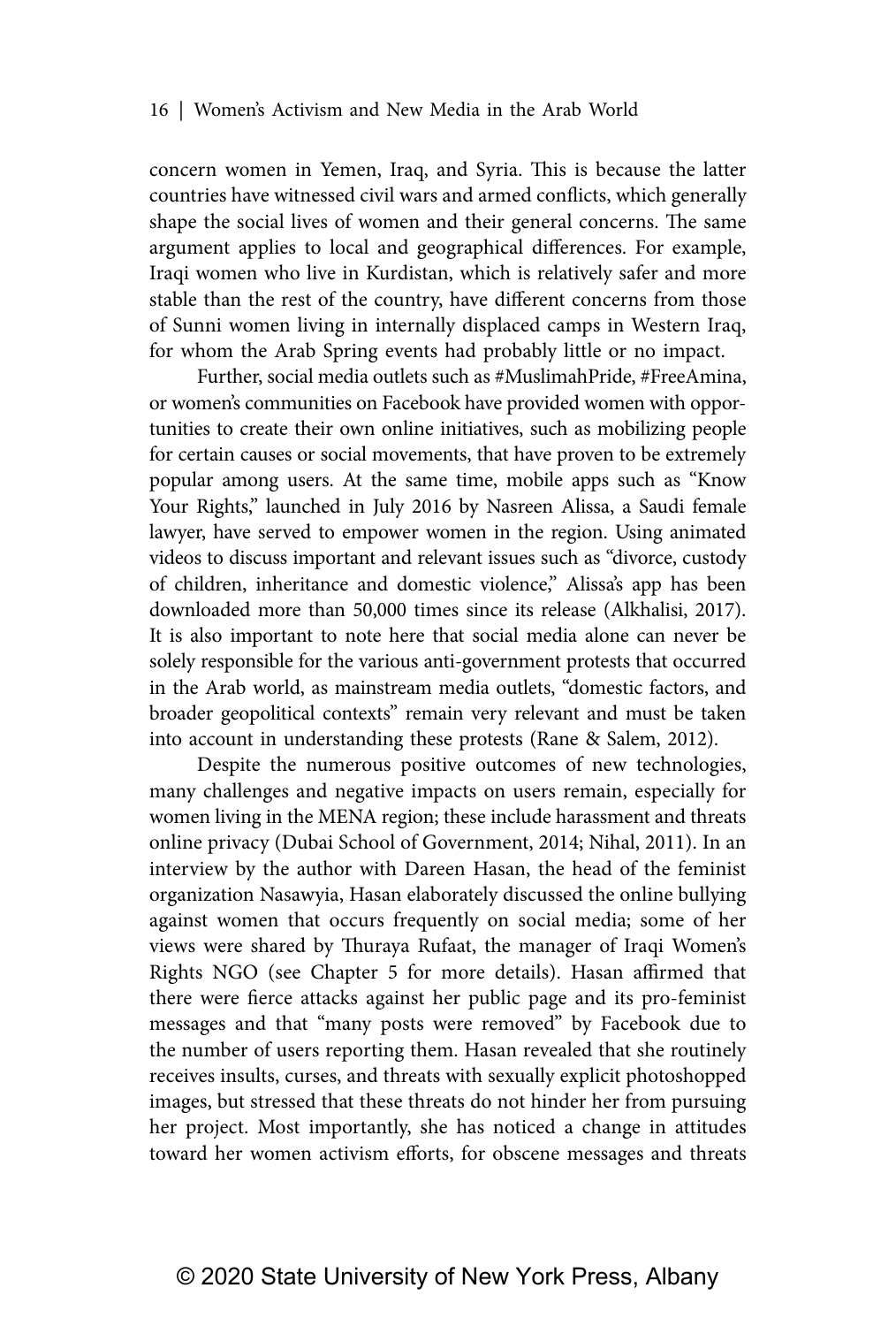have recently decreased, though some men continue to try to ridicule feminists' objectives and efforts in the MENA region.

Other types of negative outcomes include the increasing popularity of revenge porn against women and sometimes men. This is, indeed, not an exclusive Arab problem that is caused by the emergence of new technologies, for sextortion is well known to be widespread on social media outlets such as Facebook. However, the problem has been magnified in most of the Arab world due to its general conservative nature as "smartphones and social media are colliding head-on with traditional notions of honour and shame" (BBC News, 2016a). For example, the WhosHere app has been reportedly used by many men to sexually blackmail Saudi women after arranging private meetings with them in what is called "legitimate privacy" (المخلوة الشرعية) (Adan Al Ghad, 2015). Another controversial mobile app called Sarahah (frankness) that allows users to anonymously send messages to others has been increasingly used to "bully vulnerable people and spread hate." The app was developed by Saudi programmer Zain al-Abidin Tawfiq and became one of the top IPhone apps in the world in 2017 before being shut down (Griffin, 2017). In general, conservative voices who oppose women's freedom almost always equate moral degradation with intellectual liberation and gender equality (Al Haj, 2017), and new technologies are sometimes used to inhibit women's freedom, citing local cultural traditions "to deny women rights in the name of Islam" (Afkhami & Friedl, 1997, p. xiii). Finally, when using a Google autocomplete search in Arabic for "A woman should" (بجب على المرأة), we find that the majority of statements carry submissive connotations in relation to women. The autocomplete function provides an indication of the collective searches that people make on Google. The following are the main results: (1) A woman should obey her husband; (2) A woman should take permission from her husband in . . . . ; (3) A woman should obey her husband (different format); (4) A woman should wash; and (5) A woman should wash after sexual intercourse.

To conclude, globalization and the emergence of new media technologies have influenced many cultural values in the Arab world and provided new opportunities for women to become more empowered. Women have generally become more effective in expressing their views and better connecting with each other, yet social media have also inhibited some women, as many conservative circles use these new technologies to maintain power over women, often in the name of